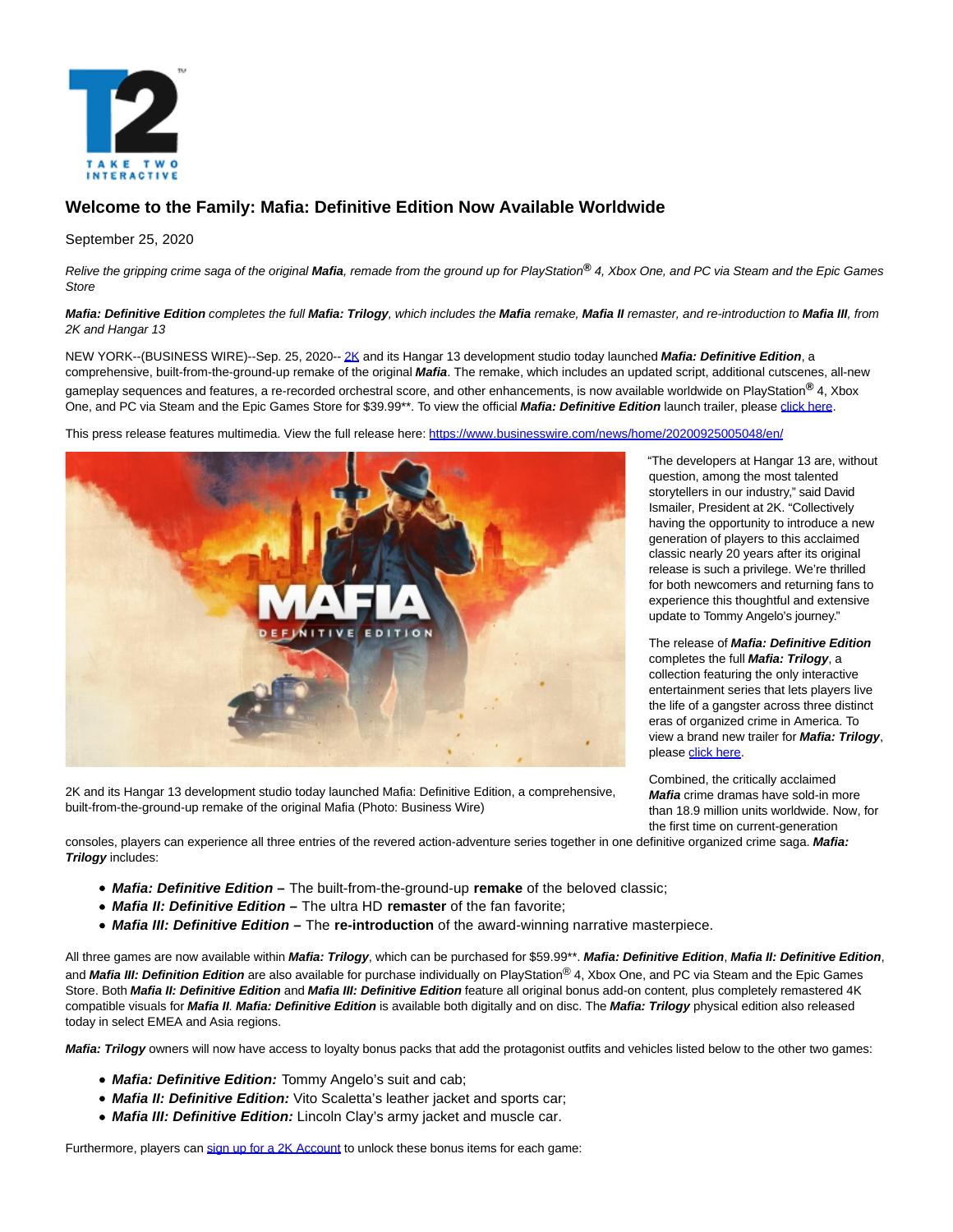- **Mafia: Definitive Edition:** Black Cats Motorcycle Pack;
- **Mafia II: Definitive Edition:** Made Man Pack;
- **Mafia III: Definitive Edition:** Classico Three-piece Suit & IL Duca Revolver.

Note that upon its release on May 19, 2020, **Mafia II: Definitive Edition** was automatically granted to all existing owners of **Mafia II** on Steam at no additional cost. Additionally, all existing **Mafia III** owners on PlayStation® 4, Xbox One, and Steam were upgraded to **Mafia III: Definitive Edition** on May 19, 2020, at no additional cost. Customers who own a combination of titles will receive special reduced-price upgrade offers to complete their trilogy via in-game menus within each of the **Mafia** titles.

Today also marks the release of **Mafia: Definitive Edition**'s original orchestral score, featuring music by composer Jesse Harlin. Fans can now listen to the score in full on a variety of music streaming platforms, including Spotify. The score is also available for purchase digitally on Steam, Amazon, and Apple Music. Please see retailers for additional details.

Developed by Hangar 13, **Mafia: Trilogy**, **Mafia: Definitive Edition**, **Mafia II: Definitive Edition**, and **Mafia III: Definitive Edition** are rated "M for Mature" by the ESRB. For screenshots, key art, and other visual assets, please visit [newsroom.2k.com.](https://cts.businesswire.com/ct/CT?id=smartlink&url=https%3A%2F%2Fnewsroom.2k.com%2Fresources&esheet=52293829&newsitemid=20200925005048&lan=en-US&anchor=newsroom.2k.com&index=5&md5=1ae49b870673003e8f584ddbe2106ac9) To learn more, please visi[t MafiaGame.com,](https://cts.businesswire.com/ct/CT?id=smartlink&url=http%3A%2F%2Fwww.mafiagame.com%2F&esheet=52293829&newsitemid=20200925005048&lan=en-US&anchor=MafiaGame.com&index=6&md5=4a77b34f0a1ce4c9f261aef7ce2669e1) and follow [@MafiaGame o](https://cts.businesswire.com/ct/CT?id=smartlink&url=https%3A%2F%2Ftwitter.com%2Fmafiagame&esheet=52293829&newsitemid=20200925005048&lan=en-US&anchor=%40MafiaGame&index=7&md5=2ad06446815abedd04b5f17945fdba0a)n Twitter for additional information and ongoing updates.

Online Account (13+) required to access online features. See [www.take2games.com/legal a](https://cts.businesswire.com/ct/CT?id=smartlink&url=http%3A%2F%2Fwww.take2games.com%2Flegal&esheet=52293829&newsitemid=20200925005048&lan=en-US&anchor=www.take2games.com%2Flegal&index=8&md5=541fc662e788c14a60257d1181324299)n[d www.take2games.com/privacy f](https://cts.businesswire.com/ct/CT?id=smartlink&url=http%3A%2F%2Fwww.take2games.com%2Fprivacy&esheet=52293829&newsitemid=20200925005048&lan=en-US&anchor=www.take2games.com%2Fprivacy&index=9&md5=7c630f553f5ed8079d47f746a55f04e1)or additional details.

\*\*Based on 2K's suggested retail price. Actual retail price may vary. See local store for more information.

Hangar 13 is a 2K studio. 2K is a publishing label of Take-Two Interactive Software, Inc. (NASDAQ: TTWO)

All trademarks and copyrights contained herein are the property of their respective holders.

#### **About Take-Two Interactive Software**

Headquartered in New York City, Take-Two Interactive Software, Inc. is a leading developer, publisher and marketer of interactive entertainment for consumers around the globe. We develop and publish products principally through Rockstar Games, 2K, Private Division, and Social Point. Our products are designed for console systems and personal computers, including smartphones and tablets, and are delivered through physical retail, digital download, online platforms and cloud streaming services. The Company's common stock is publicly traded on NASDAQ under the symbol TTWO. For more corporate and product information please visit our website a[t http://www.take2games.com.](https://cts.businesswire.com/ct/CT?id=smartlink&url=http%3A%2F%2Fwww.take2games.com&esheet=52293829&newsitemid=20200925005048&lan=en-US&anchor=http%3A%2F%2Fwww.take2games.com&index=10&md5=601612bb28a69bba5be3f83895979453)

### **About 2K**

Founded in 2005, 2K develops and publishes global interactive entertainment for console and handheld gaming systems, personal computers and mobile devices, with product availability including physical retail and digital download. The Company is home to many talented development studios, including Visual Concepts, Firaxis Games, Hangar 13, Cat Daddy Games, 31st Union and Cloud Chamber. 2K's portfolio currently includes the renowned BioShock®, Borderlands™, Mafia nd XCOM® franchises; NBA® 2K, the global phenomenon and highest rated\* annual sports title for the current console generation; the critically acclaimed Sid Meier's Civilization® series ; the popular WWE® 2K and WWE® SuperCard franchises, as well as emerging properties NBA® 2K Playgrounds 2, Carnival Games and more. Additional information about 2K and its products may be found at [2k.com.](https://cts.businesswire.com/ct/CT?id=smartlink&url=http%3A%2F%2Fwww.2k.com&esheet=52293829&newsitemid=20200925005048&lan=en-US&anchor=2k.com&index=11&md5=b5fc1efc1762fe22ac63b950573df3d1)

\*According to 2008 - 2020 [Metacritic.com](http://metacritic.com/)

### **About Hangar 13**

Headquartered next to 2K in Novato, California, with offices in Brighton, UK, Prague and Brno, Czech Republic, Hangar 13 is the globally diverse game development studio behind the organized crime drama Mafia III. With a team of world class storytellers and game developers, Hangar 13 aims to use its own proprietary technology to advance the art of player-driven experiences, creating games that will become industry benchmarks.

### **Cautionary Note Regarding Forward-Looking Statements**

The statements contained herein which are not historical facts are considered forward-looking statements under federal securities laws and may be identified by words such as "anticipates," "believes," "estimates," "expects," "intends," "plans," "potential," "predicts," "projects," "seeks," "should," "will," or words of similar meaning and include, but are not limited to, statements regarding the outlook for the Company's future business and financial performance. Such forward-looking statements are based on the current beliefs of our management as well as assumptions made by and information currently available to them, which are subject to inherent uncertainties, risks and changes in circumstances that are difficult to predict. Actual outcomes and results may vary materially from these forward-looking statements based on a variety of risks and uncertainties including: the uncertainty of the impact of the COVID-19 pandemic and measures taken in response thereto; the effect that measures taken to mitigate the COVID-19 pandemic have on our operations, including our ability to timely deliver our titles and other products, and on the operations of our counterparties, including retailers and distributors; the effects of the COVID-19 pandemic on consumer demand and the discretionary spending patterns of our customers; the impact of reductions in interest rates by the Federal Reserve and other central banks, including on our short-term investment portfolio; the impact of potential inflation; volatility in foreign currency exchange rates; our dependence on key management and product development personnel; our dependence on our Grand Theft Auto products and our ability to develop other hit titles; the timely release and significant market acceptance of our games; the ability to maintain acceptable pricing levels on our games; and risks associated with international operations.

Other important factors and information are contained in the Company's most recent Annual Report on Form 10-K, including the risks summarized in the section entitled "Risk Factors," the Company's most recent Quarterly Report on Form 10-Q, and the Company's other periodic filings with the SEC, which can be accessed at [www.take2games.com.](https://cts.businesswire.com/ct/CT?id=smartlink&url=http%3A%2F%2Fwww.take2games.com&esheet=52293829&newsitemid=20200925005048&lan=en-US&anchor=www.take2games.com&index=12&md5=147be4bef9064cb6b73a631965c6d3c6) All forward-looking statements are qualified by these cautionary statements and apply only as of the date they are made. The Company undertakes no obligation to update any forward-looking statement, whether as a result of new information, future events or otherwise.